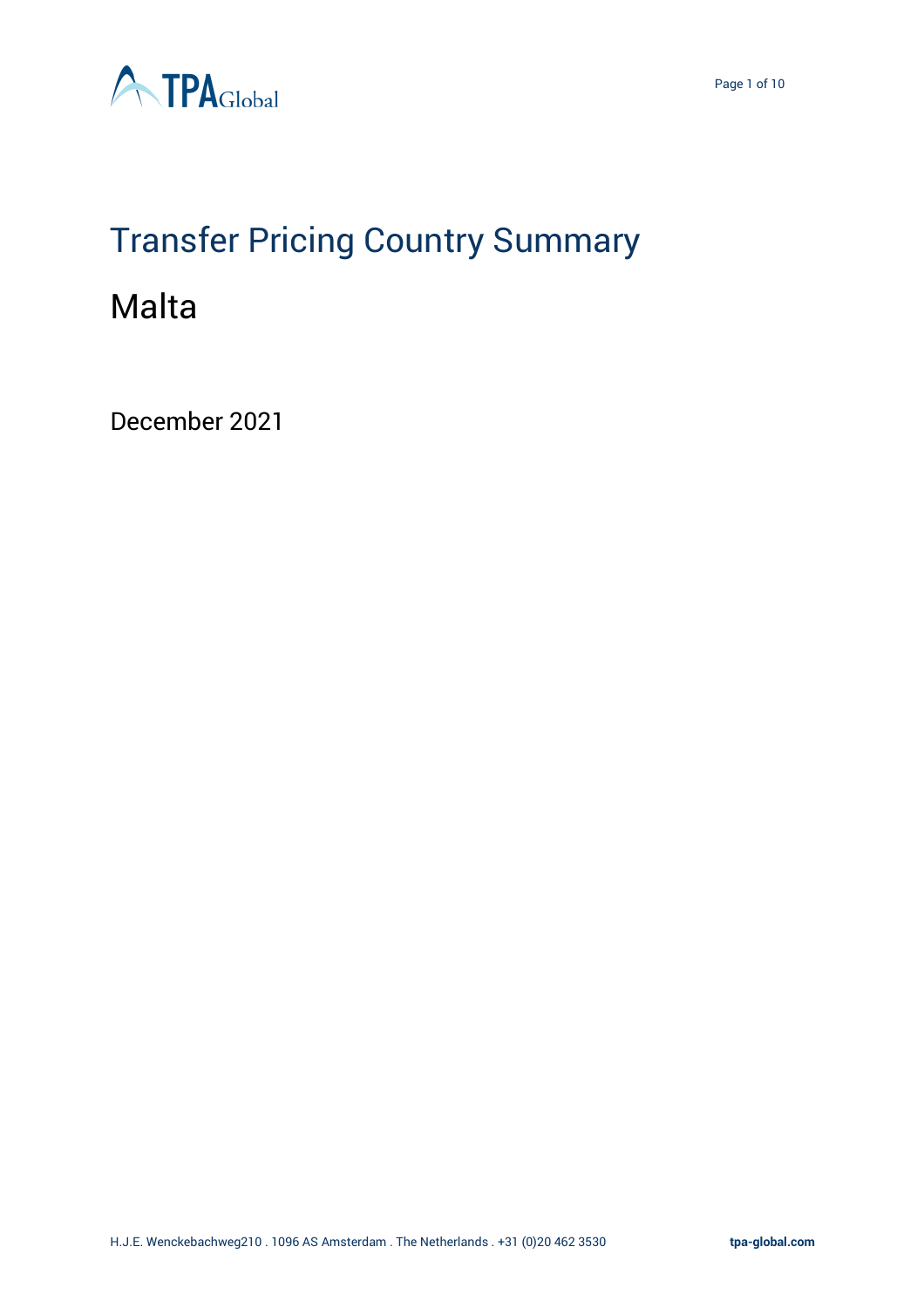# **ATPA**Global

| 1. |         |                                                                               |
|----|---------|-------------------------------------------------------------------------------|
| 2. |         |                                                                               |
|    | a)      |                                                                               |
|    | b)      |                                                                               |
|    | c)      |                                                                               |
|    | d)      |                                                                               |
|    | e)      |                                                                               |
|    | f)      |                                                                               |
| 3. |         |                                                                               |
|    | a)      |                                                                               |
|    | b)      |                                                                               |
|    | c)      |                                                                               |
|    | d)      |                                                                               |
|    | e)      |                                                                               |
|    | f       |                                                                               |
|    | g)      |                                                                               |
|    | h)      |                                                                               |
|    | i)      | Production Process for TP Relevant Returns, Documents, Forms and Financials 7 |
|    | j)      |                                                                               |
|    | k)      |                                                                               |
|    | $\vert$ |                                                                               |
|    | m)      |                                                                               |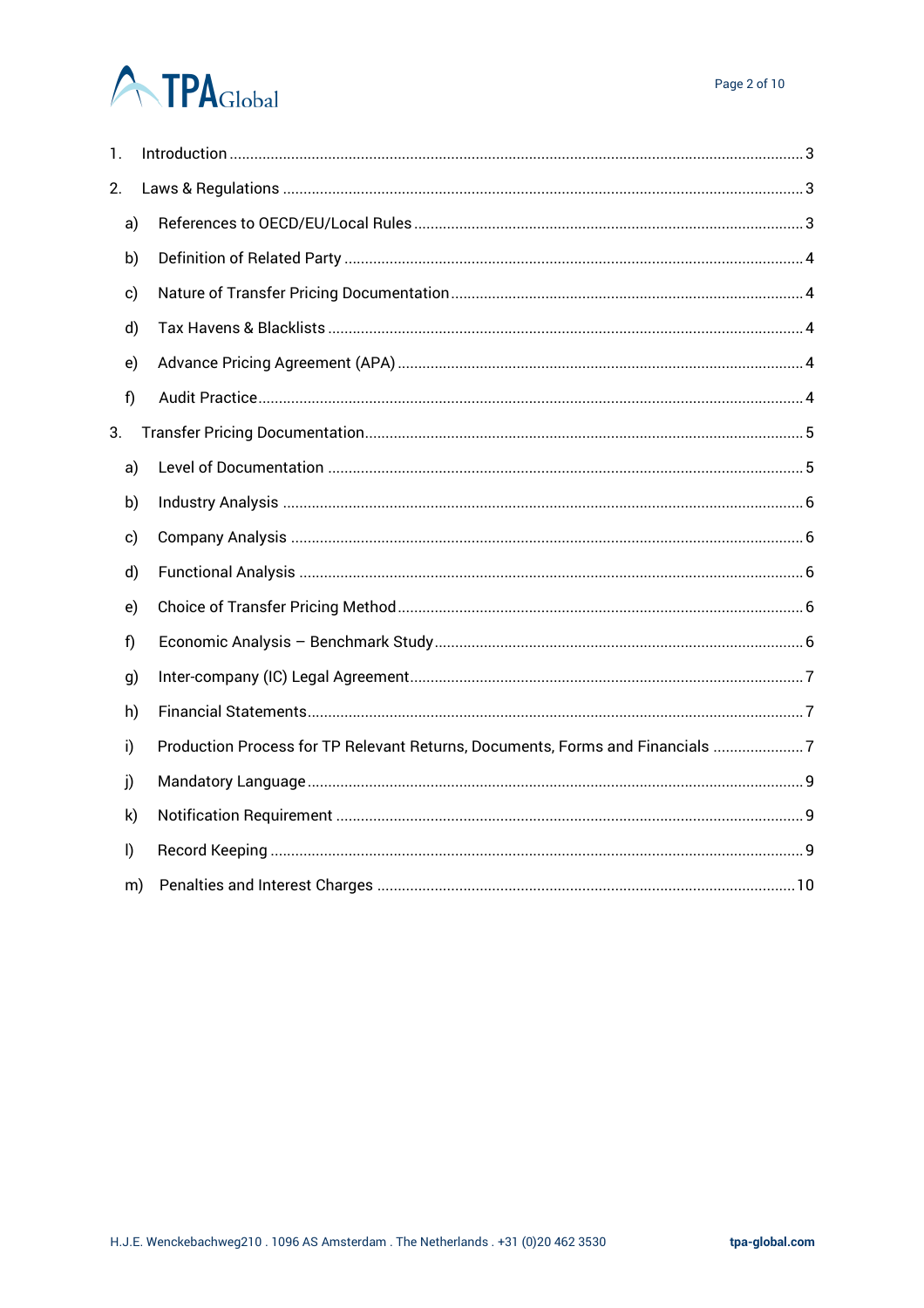

# <span id="page-2-0"></span>1. Introduction

Action 13 of the BEPS Action Plan has been implemented into Maltese legislation by virtue of Legal Notice 400 of 2016, entitled "the Cooperation with Other Jurisdictions on Tax Matters (Amendment) Regulations, 2016" amending the Cooperation with Other Jurisdictions on Tax Matters Regulations with effect from 1 January 2017. Out of the three-tiered transfer pricing documentation under Action 13 (country-by-country reporting, Master File and Local File), Malta has only adopted country-bycountry (CbC) reporting. Furthermore, Malta has issued guidelines in terms of article 96(2) of the ITA (chapter 123 of the Laws of Malta), which are to be read in conjunction with Legal Notice 400 of 2016. These guidelines are regularly reviewed and, if necessary, updated to reflect any changes or other clarifications that the Commissioner deems necessary for the purposes of a more correct application of the CbC reporting requirements as developed under Action 13 of the BEPS Action Plan.

Maltese law has made specific mention to Transfer Pricing laws in recent years, particularly under its Special Tax Regime - The Patent Box. Malta's 2019 amended Patent Box Regime included provisions for the application of Transfer Pricing laws, based on suggestions from the BEPS initiative and EU Rules. The amended system not only included the substantial activity requirement, but also allowed for the assessment of intellectual property income and gains in accordance with the OECD Transfer Pricing Guidelines.<sup>1</sup>

# <span id="page-2-2"></span><span id="page-2-1"></span>2. Laws & Regulations

### a) References to OECD/EU/Local Rules

Malta is not a member of the Organization for Economic Cooperation and Development (OECD). Despite the fact that Malta lacks comprehensive TP regulations, agreements between connected businesses must nevertheless be kept at arm's length. In the lack of detailed domestic TP guidelines, the OECD Transfer Pricing Guidelines are frequently referred to.

In Malta, there are no formal TP regulations or guidelines, however a number of sections in the Income Tax Act (ITA) and Income Tax Management Act (ITMA), particularly Articles 2(1), 12(1)(u)(2), and 51(1) of the ITA, and Article 5(6) of the ITMA, present a concept similar to the arm's-length principle.<sup>2</sup>

<sup>1</sup> Transfer Pricing - [KPMG Malta \(home.kpmg\)](https://home.kpmg/mt/en/home/insights/2021/04/transfer-pricing.html)

<sup>2</sup> [ey-worldwide-transfer-pricing-guide-10-september-2020 \(2\).pdf,](file:///C:/Users/m.pereira/OneDrive%20-%20TPA%20Global/Country%20Summary/ey-worldwide-transfer-pricing-guide-10-september-2020%20(2).pdf) p. 403.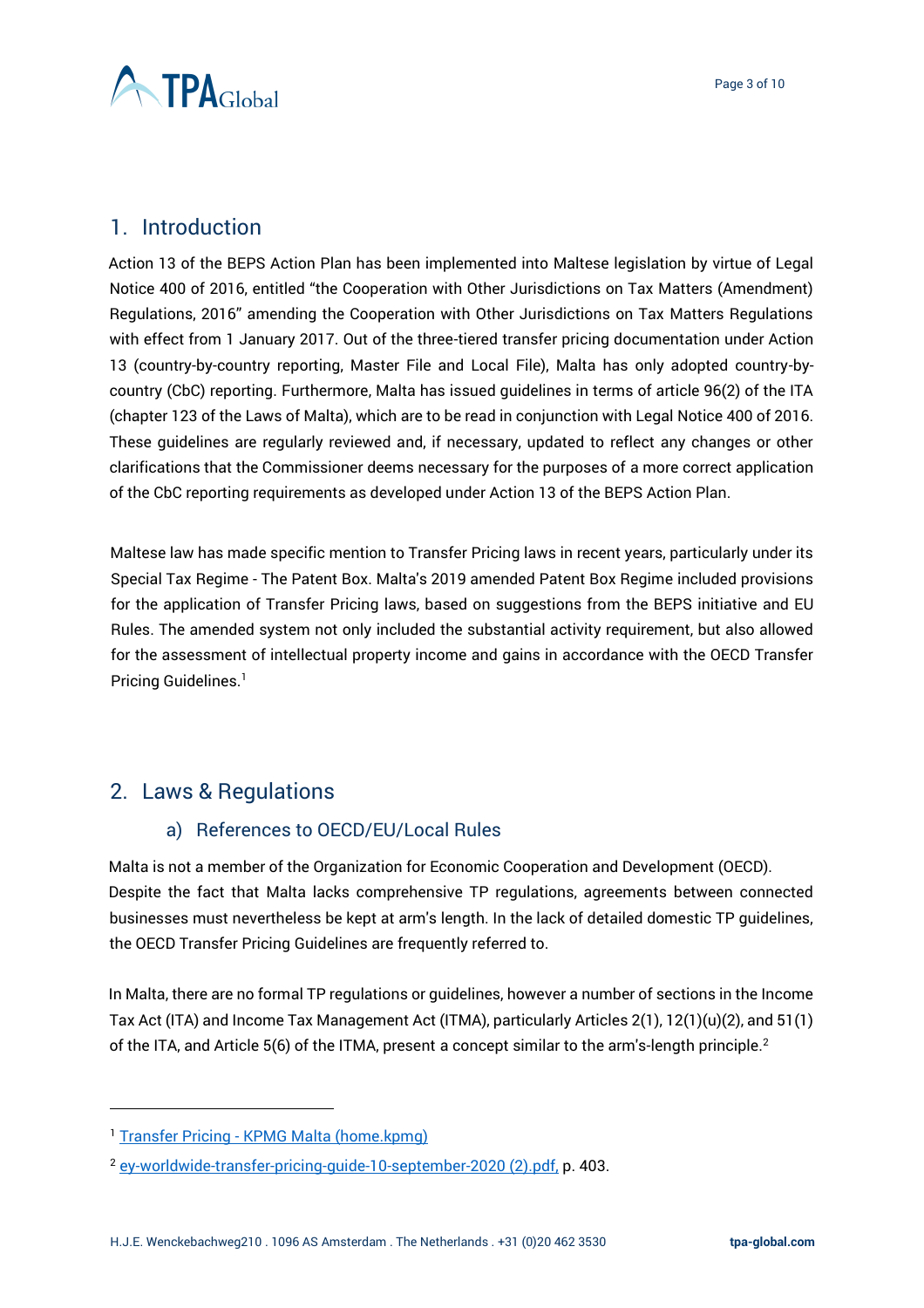

# b) Definition of Related Party

<span id="page-3-0"></span>The definition section of the Maltese listing rules provides that "parties are considered to be related if one party has the ability to directly or indirectly control the other party or exercise significant influence over the other party in making financial and operating decisions".<sup>3</sup>

### c) Nature of Transfer Pricing Documentation

<span id="page-3-1"></span>The implementation of Transfer Pricing ("TP") Guidelines, which was recommended through Action 8- 10 of the BEPS project, is one of the OECD's most important initiatives.

While Malta has not yet formally adopted this advice, current international practice and recent developments, including the enabling provision in the Budget Implementation Measures Act 2021, suggest that Transfer Pricing rules will be implemented under Maltese tax legislation in the near future.<sup>4</sup>

#### d) Tax Havens & Blacklists

<span id="page-3-2"></span>According to an Oxfam International review of European Union member states' tax policies, Malta is the fourth most facilitative to corporate tax avoidance in the EU.

### e) Advance Pricing Agreement (APA)

<span id="page-3-3"></span>The Maltese tax code does not provide a structured APA program.

However, an APA may be requested under the provisions of Article 52 of the ITA, which allows entities that are parties to a transaction to request an advance revenue determination (ARR).<sup>5</sup>

### f) Audit Practice

<span id="page-3-4"></span>The Revenue Department has the authority to open an investigation and notify the taxpayer in writing that a tax investigation is being opened.

<sup>&</sup>lt;sup>3</sup> [Listing rules on related party transactions in Malta \(timesofmalta.com\)](https://timesofmalta.com/articles/view/listing-rules-on-related-party-transactions-in-malta.179549#:~:text=The%20definition%20section%20of%20the%20Maltese%20listing%20rules,other%20party%20in%20making%20financial%20and%20operating%20decisions%22.)

<sup>4</sup> Transfer Pricing - [KPMG Malta \(home.kpmg\)](https://home.kpmg/mt/en/home/insights/2021/04/transfer-pricing.html)

<sup>5</sup> [ey-worldwide-transfer-pricing-guide-10-september-2020 \(2\).pdf,](file:///C:/Users/m.pereira/OneDrive%20-%20TPA%20Global/Country%20Summary/ey-worldwide-transfer-pricing-guide-10-september-2020%20(2).pdf) p. 407.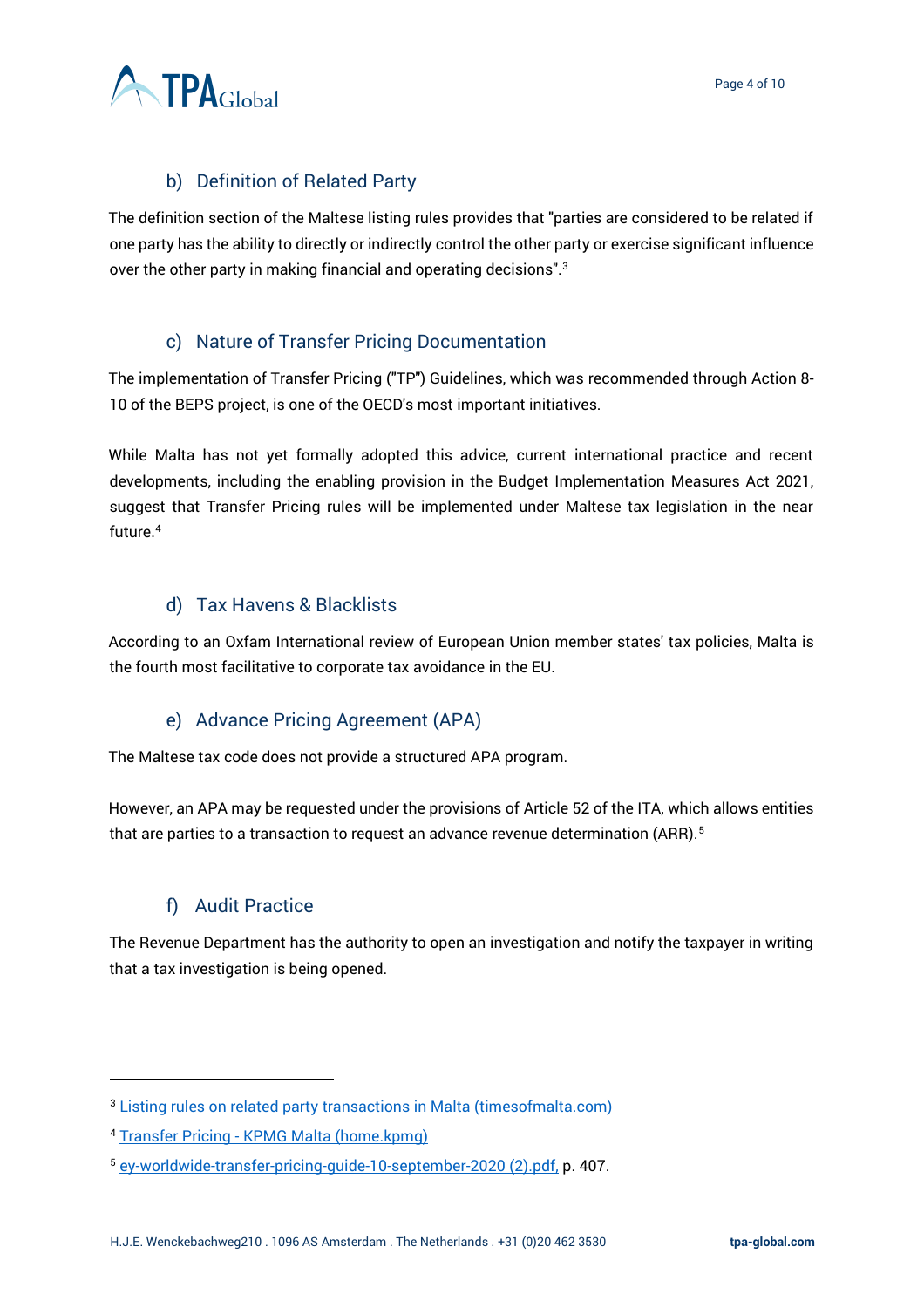

A Revenue officer is usually assigned to the case and will perform the investigation/audit. The Revenue officer would send the taxpayer a notification of inquiry advising them of the investigation/audit. During the investigation, the taxpayer would be needed to collect all essential information and documents.<sup>6</sup>

# <span id="page-4-0"></span>3. Transfer Pricing Documentation

#### a) Level of Documentation

<span id="page-4-1"></span>Maltese tax legislation does not have precise documentation rules for transfer pricing; it merely applies high-level transfer pricing principles. It should, however, be a country-by-country report in accordance with Annex III to Chapter V of the TPG. Although the annual creation of transfer pricing documentation is not required, it is strongly encouraged. The Cooperation with Other Jurisdictions on Tax Matters (Amendment) Regulations, 2016 (The Regulations) require Maltese tax resident ultimate parent entities (UPEs) of multinational entity groups (MNEs) and certain constituent entities (CE) that have been appointed as the Surrogate Parent Entity (SPE) to file a Country-by-Country report (CbCR) with the Commissioner for Revenue (CFR) for Reporting Fiscal Years beginning on January 1, 2016, for Reporting Fiscal Years.

The Regulations also purport to address the so-called "secondary mechanism," in which a CE that is not the UPE and is tax resident in Malta is compelled to submit the CbCR itself if certain requirements are met. Unless the CE has been nominated as the SPE, this secondary mechanism will apply to periods commencing on or after January 1, 2017. The CbCR must be submitted by the reporting Maltese UPE, SPE, or CE within nine months of the end of the MNE Group's fiscal year. At predetermined periods, the CFR will automatically transmit information acquired from the CbCRs with any other EU Member State in which one or more CEs of the MNE group are either tax residents or have a permanent establishment there.

Malta's existing CbCR legislation only applies to EU Member States, as stipulated by Council Directive (EU) 2016/881. With an amendment to the existing Cooperation Regulations, such sharing of CbC Reports will be extended to Non-EU Jurisdictions in 2017. Work on this is now underway. There are currently no plans to modify the law. However, due to the fact that the OECD Transfer Pricing Guidelines are mentioned.<sup>7</sup>

<sup>6</sup> Document - Malta - Transfer Pricing - 14. Compliance - [Tax Research Platform -](https://research.ibfd.org/#/doc?url=/linkresolver/static/tp_mt_s_14.4.&refresh=1640353371078%23tp_mt_s_14.4.) IBFD, para. 14.4.3.

<sup>7</sup> [Transfer Pricing in Malta: A review on Maltese corporate taxation -](https://transferpricing.com.cy/transfer-pricing-malta-review-maltese-corporate-taxation/#:~:text=Transfer%20pricing%20requirements%20As%20already%20mentioned%2C%20there%20are,5%20%287%29%20of%20the%20ITMA%20%28introduced%20in%201994%29.) TransferPricing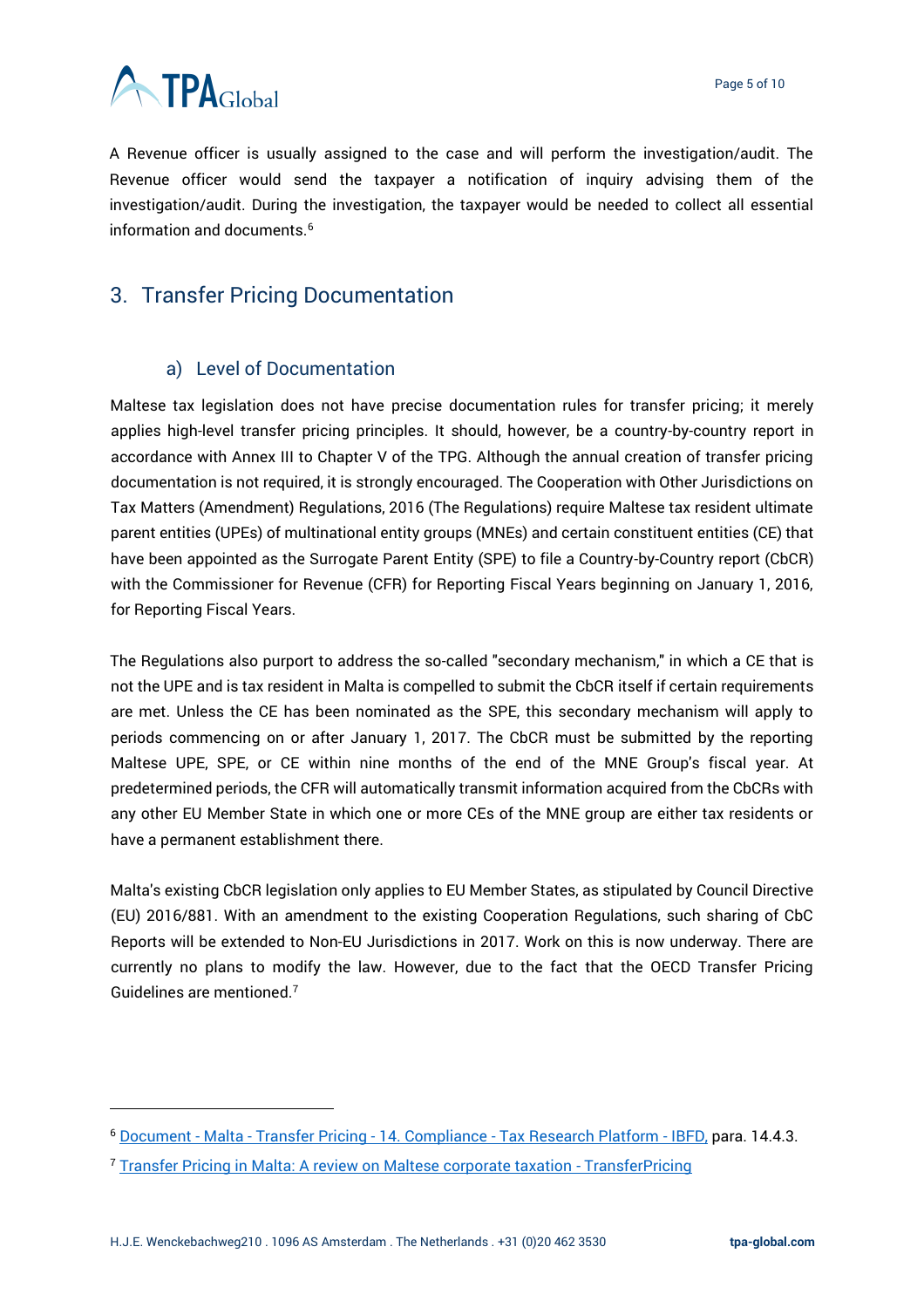# b) Industry Analysis

<span id="page-5-0"></span>By identifying value drivers for the relevant industry, a first indication of the level of profitability common in the industry is being given.

### c) Company Analysis

<span id="page-5-1"></span>A description of the management structure of the local entity, a local organisation chart, and a description of the individuals to whom local management reports and the country(ies) in which such individuals maintain their principal offices.

A detailed description of the business and business strategy pursued by the local entity including an indication whether the local entity has been involved in or affected by business restructurings or intangibles transfers in the present or immediately past year and an explanation of those aspects of such transactions affecting the local entity.

### d) Functional Analysis

<span id="page-5-2"></span>In conducting a functional analysis, an assessment is made of the significant activities and responsibilities that are performed by the related parties relevant to the Intercompany Transactions under review, the tangible and intangible assets that are employed and the risks that are borne in undertaking the business activities. Such an assessment is consistent with the recommendations that have been made in the OECD Guidelines at paragraph 1.51.

### e) Choice of Transfer Pricing Method

<span id="page-5-3"></span>There are no defined methods for determining an arm's length price in Malta's tax laws or any official Revenue Guidance because there is no formal transfer pricing legislation. As a result, for transfer pricing reasons, neither the standard transaction procedures alluded to in the OECD Guidelines nor other approaches are available for determining an arm's length price. The authors have never seen the Revenue use transfer pricing concepts in the past. As a result, the authors anticipate that the Revenue will not challenge a transfer price between related parties if it is financially reasonable.<sup>8</sup>

### f) Economic Analysis – Benchmark Study

<span id="page-5-4"></span>In view of the absence of any specific tax legislation or specific tax rules that regulate transfer pricing in Malta, the Maltese tax authorities do not make use of comparables, both internal and external, and

<sup>8</sup> Document - Malta - Transfer Pricing - 4. Transfer Pricing Methods - Tax Research Platform - IBFD., para. 4.1.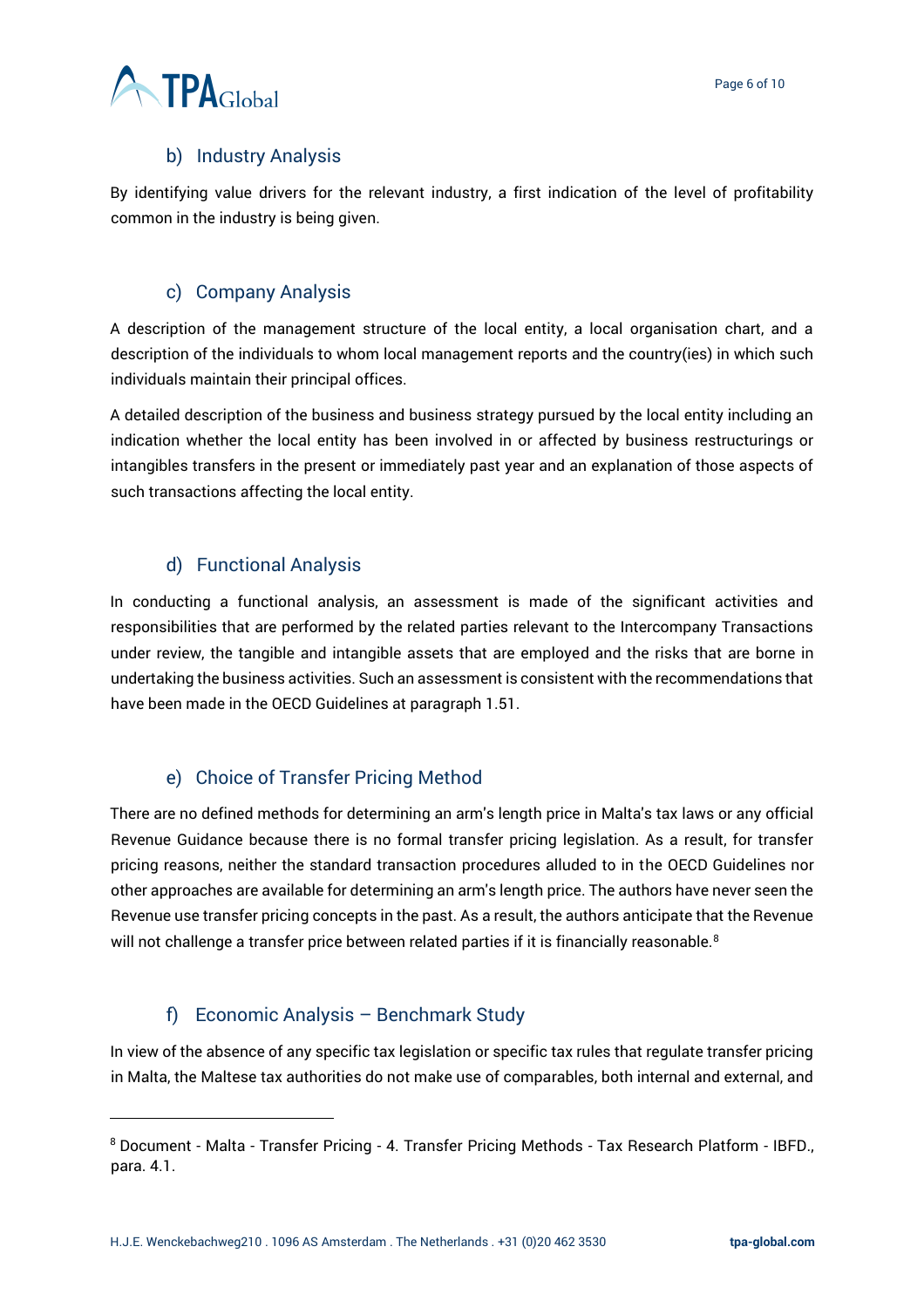

there is no guidance in this regard. The Maltese tax authorities may refer to the OECD Guidelines to assist them in interpreting certain provisions of Maltese tax law; however, these guidelines do not have legal force.

# g) Inter-company (IC) Legal Agreement

<span id="page-6-0"></span>Although an Inter-company legal agreement formalizes the business and financial relationship between group entities, the legal agreements have a lower ranking since the OECD 2017 Guidelines made the ''conduct of parties'' the prevailing concept.

# <span id="page-6-1"></span>h) Financial Statements

The legislation makes no reference to the use of certain accounting standards. International Financial Reporting Standards as adopted by the European Union (IFRSs as adopted by the EU) should be the default accounting framework with which financial statements of companies (which do not qualify as small and medium-sized enterprises) must comply, according to the Maltese Companies Act and the Accountancy Profession Act.<sup>9</sup>

# <span id="page-6-2"></span>i) Production Process for TP Relevant Returns, Documents, Forms and Financials

In the chart below, the existence of the filing requirements with the details of which format is used, the latest filing date, notification requirement and its deadline, thresholds to be applied in case it exists, and the required languages are demonstrated. This information can be seen respectively for CIT, master file, local file, CbCR, local forms, annual accounts and segmented P&L documentations.

|                             | Prepare or<br>File? | Format         | <b>Deadline</b>                                                           | <b>Notification</b><br>Deadline* | Threshold*<br>(Yes/No) | Local Language<br>(Yes/No)*(If "No",<br>it can be filed in<br>English) |
|-----------------------------|---------------------|----------------|---------------------------------------------------------------------------|----------------------------------|------------------------|------------------------------------------------------------------------|
| Corporat<br>e Income<br>Tax | File                | Electroni<br>c | nine<br>Within<br>months<br>following<br>the end of<br>the<br>constituent | No                               | No                     | No                                                                     |

<sup>9</sup> Document - Malta - Transfer Pricing - [13. Documentation Requirements -](https://research.ibfd.org/#/doc?url=/linkresolver/static/tp_mt_s_13.&refresh=1640348427850%23tp_mt_s_13.) Tax Research Platform - [IBFD,](https://research.ibfd.org/#/doc?url=/linkresolver/static/tp_mt_s_13.&refresh=1640348427850%23tp_mt_s_13.) para. 13.2.3.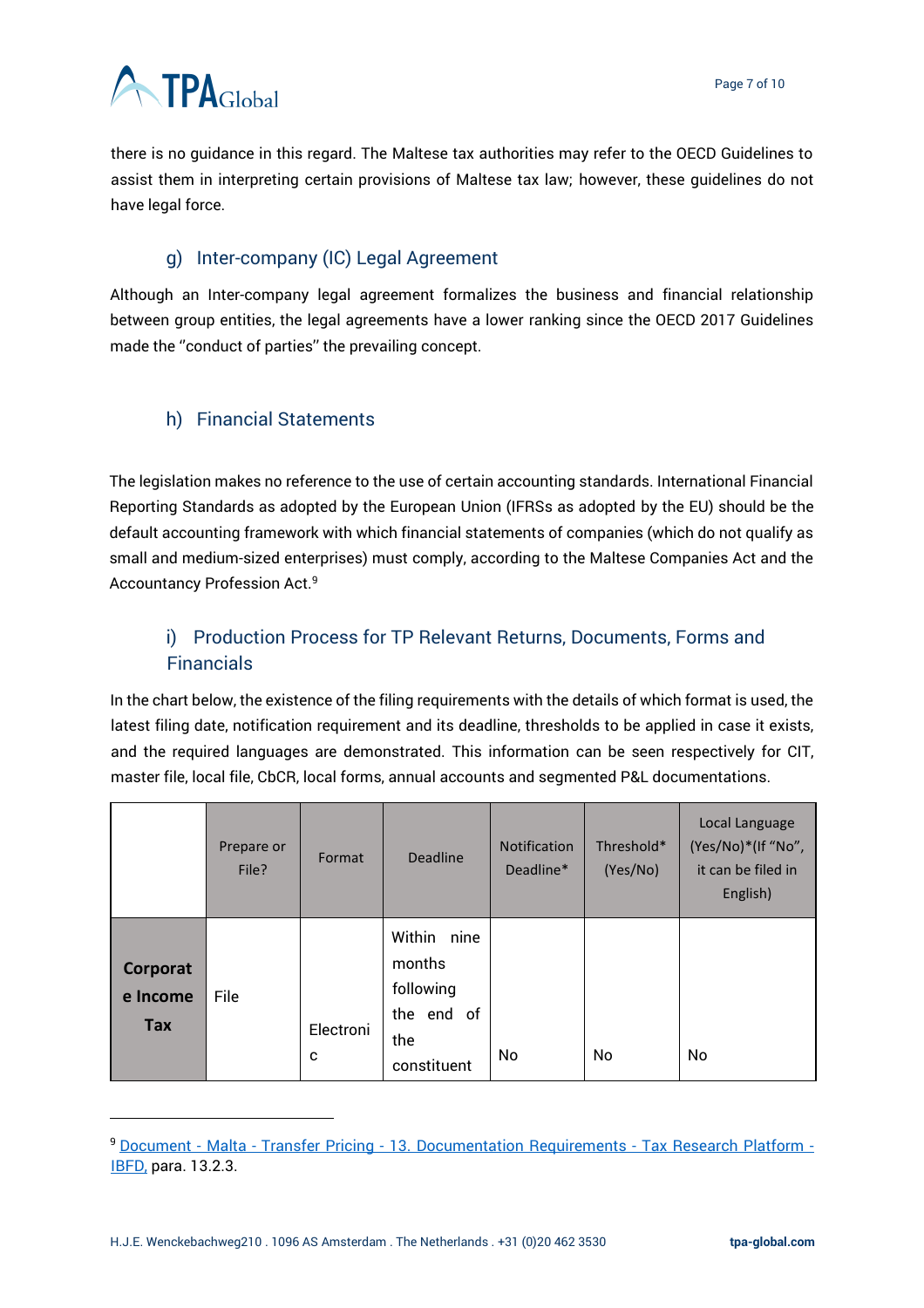



|                                  |         |                           | entity's<br>financial<br>year or<br>by<br>March<br>31<br>following<br>the year of<br>assessment  |                                                                                                                                                       |      |      |
|----------------------------------|---------|---------------------------|--------------------------------------------------------------------------------------------------|-------------------------------------------------------------------------------------------------------------------------------------------------------|------|------|
| <b>Master</b><br><b>File</b>     | N.A.    | N.A.                      | N.A.                                                                                             | N.A.                                                                                                                                                  | N.A. | N.A. |
| <b>Local File</b>                | N.A.    | N.A.                      | N.A.                                                                                             | N.A.                                                                                                                                                  | N.A. | N.A. |
| <b>CbCR</b>                      | Prepare | Electron<br>ic            | Within<br>twelve<br>months of<br>the last day<br>of<br>the<br>fiscal year<br>of the MNE<br>group | No<br>later<br>the<br>than<br>day<br>last<br>for filing a<br>tax return<br>of<br>the<br>constituen<br>t entity for<br>the<br>preceding<br>fiscal year | Yes  | No   |
| Local<br>form                    | N.A.    | N.A.                      | N.A.                                                                                             | N.A.                                                                                                                                                  | N.A. | N.A. |
| <b>Annual</b><br><b>Accounts</b> | File    | Electroni<br>$\mathbf{C}$ | Within<br>$10\,$<br>months plus<br>days<br>42<br>from<br>the<br>accounting<br>year end           | No                                                                                                                                                    | No   | No   |
| <b>Segment</b><br>ed P&L         | Prepare | Excel/Ot<br>her           | Ready upon<br>filing CIT/TP<br>documentat<br>ion                                                 | No                                                                                                                                                    | No   | No   |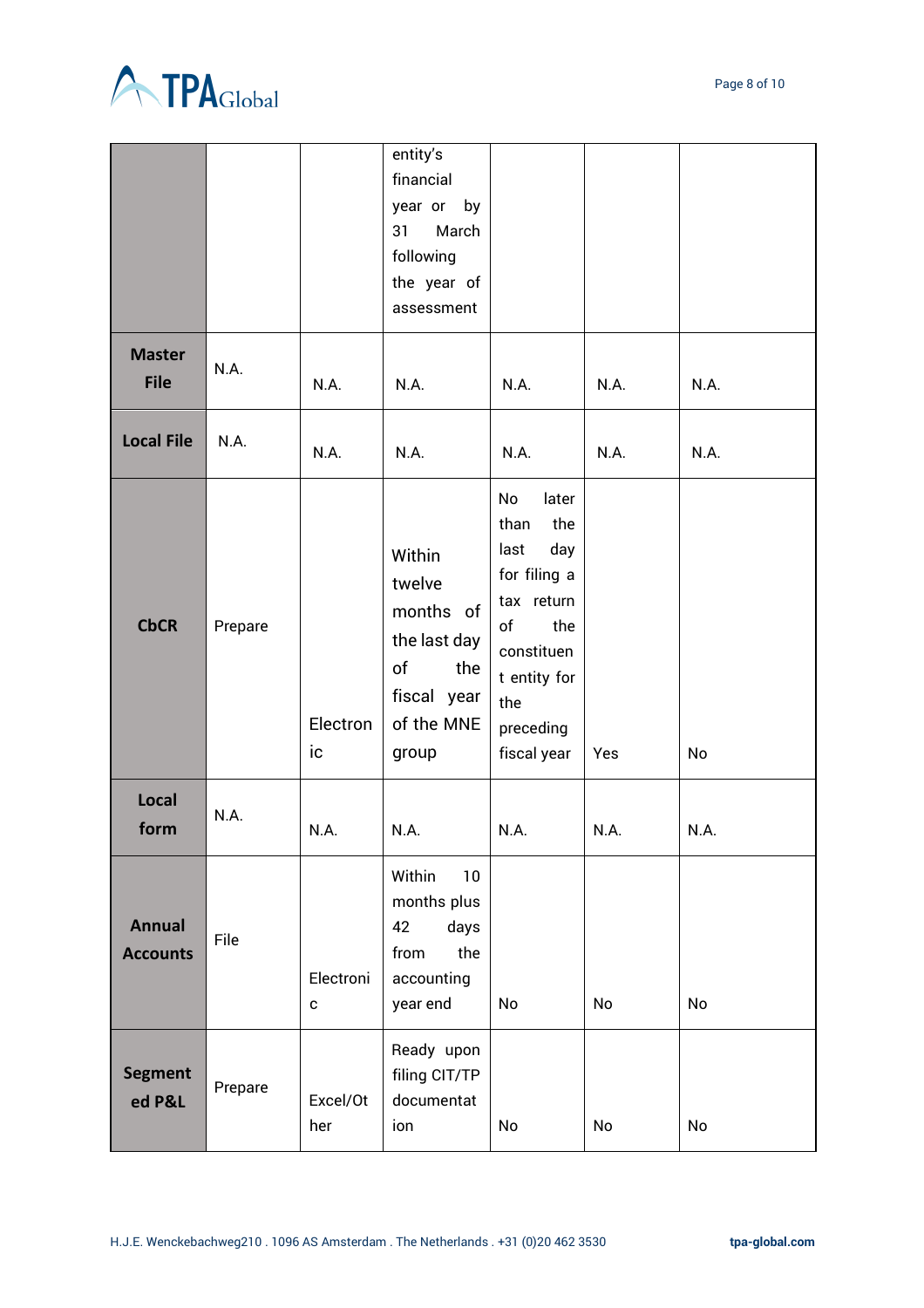

\* Malta has signed the MCAA agreement for the filing of CBCR.

\* Malta does not request as much and detailed information from smaller and less complex enterprises (SME's included) than it does from large and complex enterprises.

# j) Mandatory Language

<span id="page-8-0"></span>The documentation may be prepared in either English or Maltese (both being official languages of Malta).<sup>10</sup>

# k) Notification Requirement

<span id="page-8-1"></span>There are no notification templates available. The tax authorities, on the other hand, accept notification letters from local entity directors.

Articles 3 and 4 of section II of Annex III of Subsidiary law 123.127 state that notification must be given to the Commissioner of Revenue by the final day for filing a constituent entity's tax return for the previous fiscal year. Late notice may be construed as a failure to report required information under the applicable rules, with a maximum penalty of EUR  $5,000$ .<sup>11</sup>

### l) Record Keeping

<span id="page-8-2"></span>A Maltese company is required to keep accounting records for the following items under the Companies Act, Chapter 386 of the Laws of Malta: I a register of members; (ii) a register of debentures; (iii) minutes of proceedings of general meetings; and (iv) minutes of proceedings of board meetings.

Accounting records are kept for a minimum of ten years at the company's registered office or at such other location as the directors deem appropriate, and are open to view by the company's officers at all times.<sup>12</sup>

<sup>10</sup> Document - Malta - Transfer Pricing - [13. Documentation Requirements -](https://research.ibfd.org/#/doc?url=/linkresolver/static/tp_mt_s_13.&refresh=1640348427850%23tp_mt_s_13.) Tax Research Platform -[IBFD,](https://research.ibfd.org/#/doc?url=/linkresolver/static/tp_mt_s_13.&refresh=1640348427850%23tp_mt_s_13.) para. 13.5.1.

<sup>11</sup> Document - Malta - Transfer Pricing - [13. Documentation Requirements -](https://research.ibfd.org/#/doc?url=/linkresolver/static/tp_mt_s_13.&refresh=1640348427850%23tp_mt_s_13.) Tax Research Platform - **[IBFD](https://research.ibfd.org/#/doc?url=/linkresolver/static/tp_mt_s_13.&refresh=1640348427850%23tp_mt_s_13.)** . Para, 13.2.4.

<sup>12</sup> Malta Companies – [Record-keeping | Be.Legal \(belegal.com.mt\)](https://belegal.com.mt/malta-law-articles/record-keeping-obligations/)